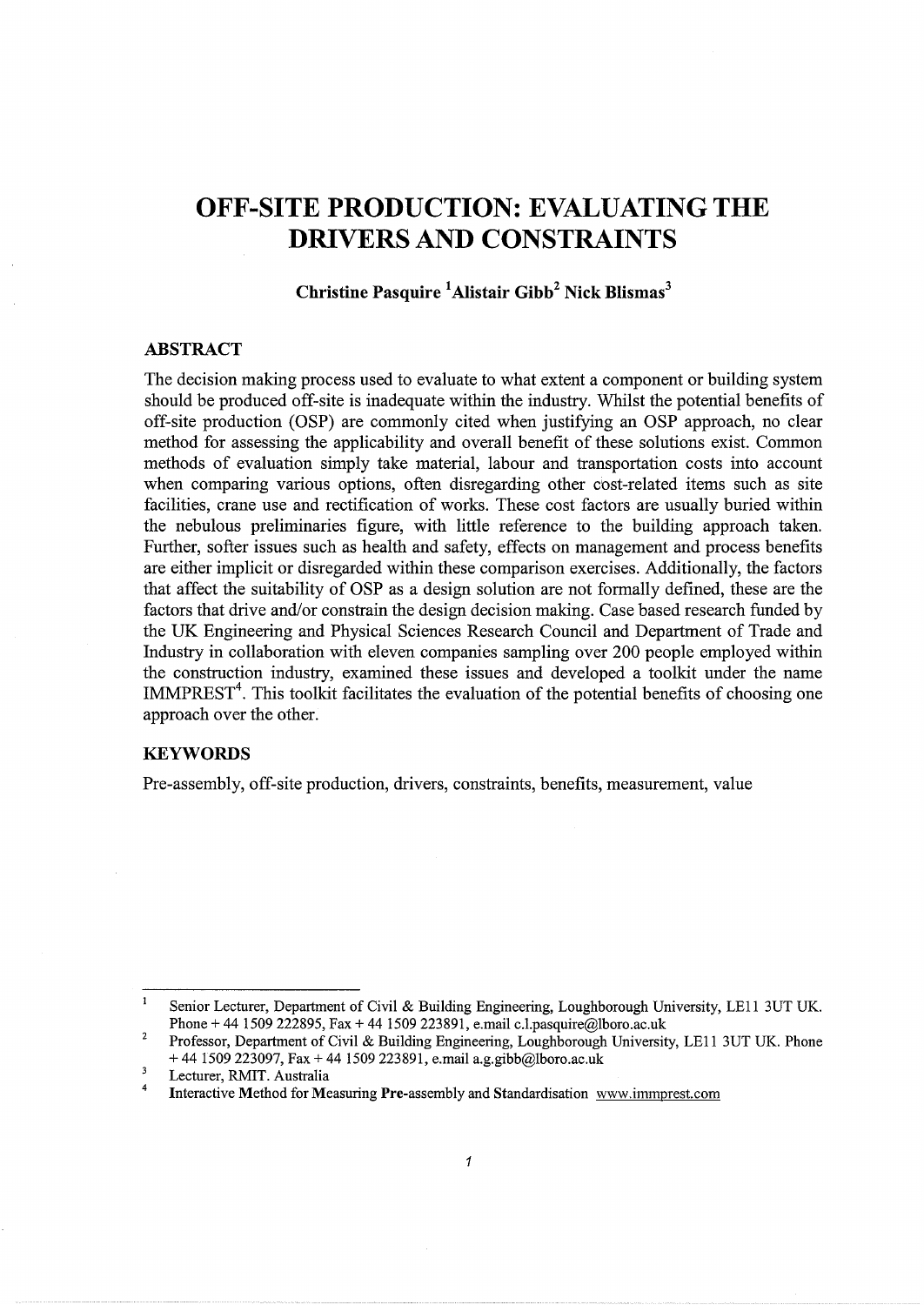#### **INTRODUCTION**

Recent UK government reports, including the Egan Report "Rethinking Construction" (1998), produced by the Construction Task Force, discussed the need for performance improvements in the UK construction industry. Egan (1998) identified supply chain partnerships, standardisation and off-site production (OSP) as having roles in improving construction processes. However, the uptake of OSP in construction is limited despite the well documented benefits that can be derived from such approaches (Neale *et a!.,* 1993; Bottom *eta!.,* 1994; CIRIA, 1999,2000; BSRIA, 1999; Housing Forum, 2002; Gibb & Isack, 2003). A major reason for the reluctance among clients and contractors to adopt OSP is that they have difficulty ascertaining the value that such an approach would add to a project.

The use of OSP, by many of those involved in the construction process, is poorly understood (CIRIA, 2000). Some view the approach as too expensive to justify its use, whilst others view OSP as the panacea to the ills of the construction industry's manifold problems (Groak, 1992; Gibb, 2001). Neither of these views are necessarily correct. A pilot study demonstrated that decisions to use OSP are still largely based on anecdotal evidence rather than rigorous data, as no formal measurement procedures or strategies are available (Pasquire & Gibb, 1999). The research undertaken for IMMPREST identified that OSP is hindered in the UK by the industry's perception that value is best ascertained using traditional rate-based measuring systems, focussed entirely on cost. Softer issues such as health and safety, sustainability, and effects on management and process are either implicit or disregarded within their evaluations. Choices between off-site and site-based production for building elements are therefore both imperfect and imprecise.

The greatest challenge facing construction practitioners is that of achieving the balance between effort expended to predict benefits and the value provided by the evaluation method employed. The advantages of evaluating benefit in monetary terms are that they can be closely linked to profitability, and compared directly with other financial measures. However, monetary measures are inadequate for items that cannot be directly attributable to an element, such as health and safety, or sustainability and wider human factors. Reducing all such factors into costs involves a large degree of speculation, which renders the final cost figure highly uncertain. A comparison between such uncertain figures will not provide any level of confidence to decisions derived from them. Essentially such exercises are no different from scoring systems to which numbers are assigned so that a final numerical, and 'objective', albeit questionable, outcome is produced. A more formal approach to measurement method was developed and incorporated into an evaluation system (Blismas et al2004) for the IMMPREST toolkit.

This paper describes the IMMPREST benefit evaluation methodology for use by those deciding between traditional and OSP alternatives detailing the factors that drive and/or constrain the design decision making process and the data required to fully evaluate the options available.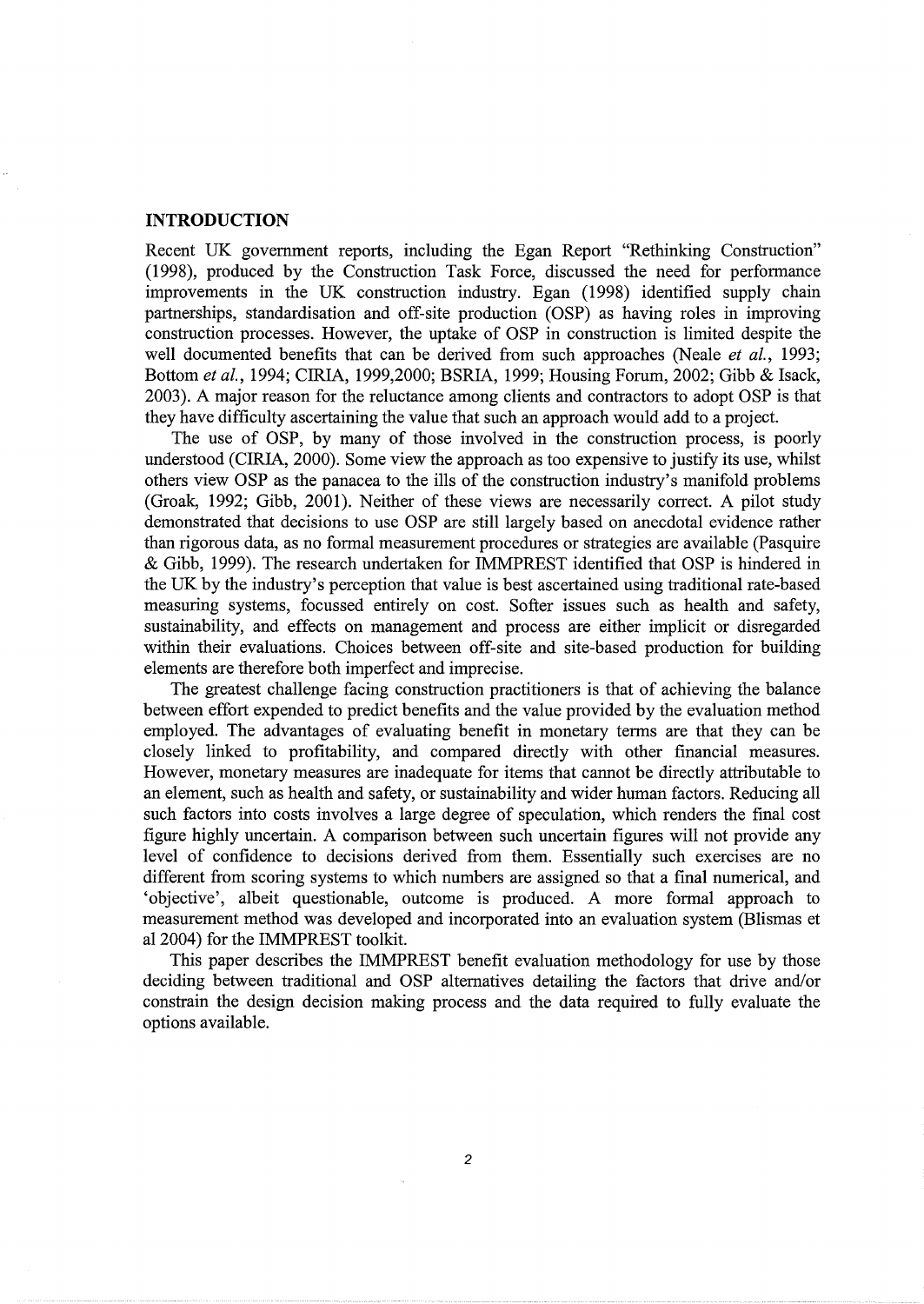# **ANALYSIS OF MEASUREMENT METHODS**

Blismas et el (2004) analysed data from six cases comparing traditional with off-site produced building solutions (12 sets of cost data in all) and found only three cost items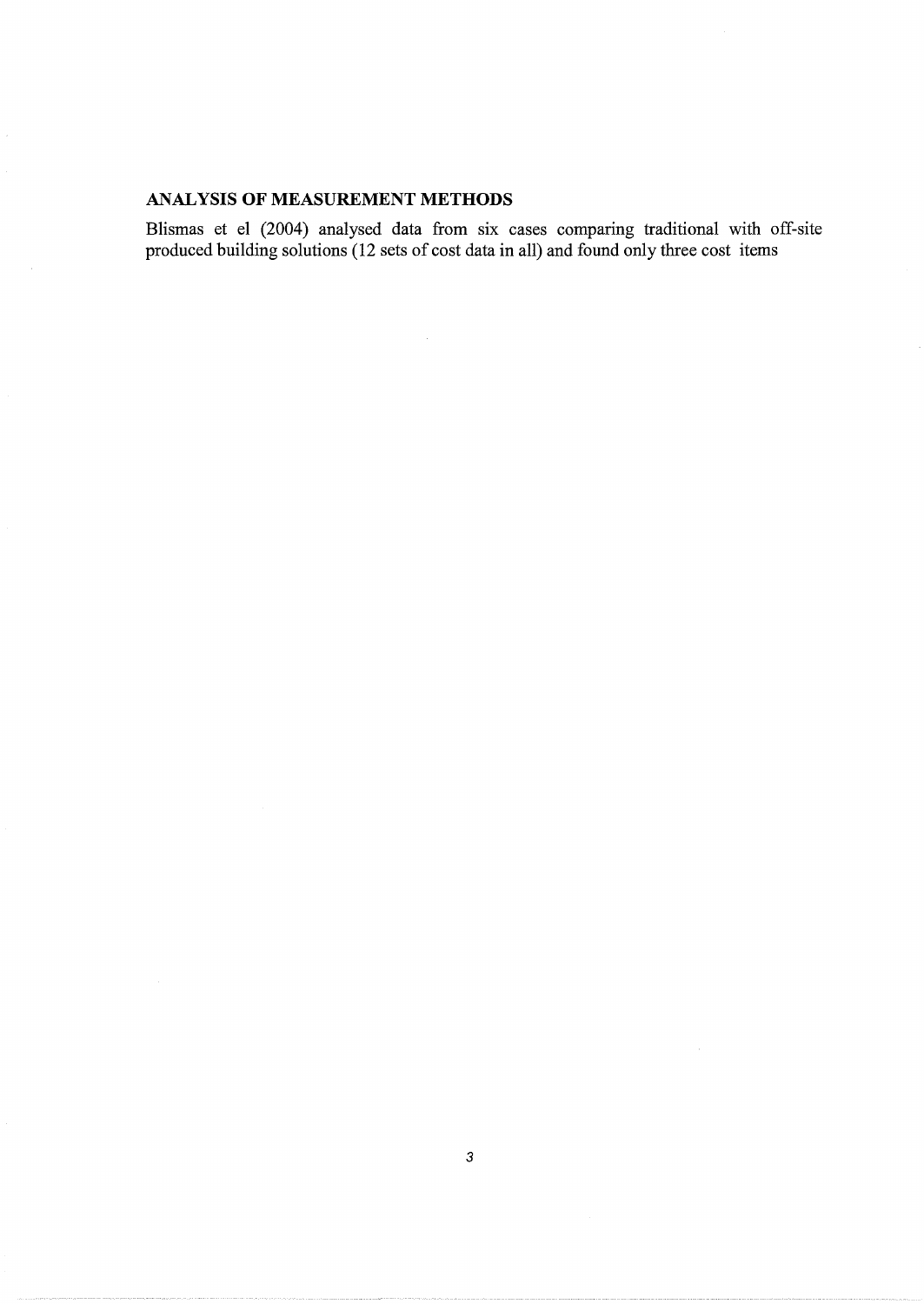|                              |              | costs<br>abour | costs<br>Material | త<br>Plant, tools<br>equipment costs<br>Small <sup>1</sup> | Transport, distribution<br>& installation costs | Commission & Test<br><b>20sts</b> | ళ<br>Design, planning<br>tender costs | Time & Process<br>management | Safety<br>Health &        | ళ<br>Rectification<br>rework costs | Quality                   | Overhead costs      | storage<br>∛<br>Package<br><b>ascc</b> | life-cycle costs          | human<br>ଷ<br>resources<br>People | Environmental impact      | ogistical issues          | ↘<br>ቴ<br><b>Total number</b> | ▬<br>à<br>д<br><b>Total</b> number | Total |
|------------------------------|--------------|----------------|-------------------|------------------------------------------------------------|-------------------------------------------------|-----------------------------------|---------------------------------------|------------------------------|---------------------------|------------------------------------|---------------------------|---------------------|----------------------------------------|---------------------------|-----------------------------------|---------------------------|---------------------------|-------------------------------|------------------------------------|-------|
| Case A                       | Traditional  | ✓              | ✓                 | P                                                          | ✓                                               | $\boldsymbol{\mathsf{x}}$         | X                                     | X                            | ×                         | X                                  | ×                         | P                   | X                                      | ×                         | $\times$                          | $\boldsymbol{\mathsf{x}}$ | ×                         | 3                             | $\mathbf{2}$                       | 16    |
|                              | Pre-assembly | ✓              | ✓                 | $\boldsymbol{\mathsf{x}}$                                  | $\checkmark$                                    | $\checkmark$                      | $\checkmark$                          | $\checkmark$                 | $\boldsymbol{\mathsf{x}}$ | ×                                  | ×                         | ✓                   | $\boldsymbol{\mathsf{x}}$              | $\boldsymbol{\mathsf{x}}$ | X                                 | $\boldsymbol{\times}$     | $\boldsymbol{\mathsf{x}}$ | 7                             | $\Omega$                           | 16    |
| Case B                       | Traditional  | $\checkmark$   | ✓                 | P                                                          | $\boldsymbol{\times}$                           | ×                                 | $\boldsymbol{\mathsf{x}}$             | X                            | $\boldsymbol{\mathsf{x}}$ | X                                  | X                         | P                   | X                                      | X                         | X                                 | $\overline{\mathsf{x}}$   | $\boldsymbol{\times}$     | $\overline{2}$                | $\overline{2}$                     | 16    |
|                              | Pre-assembly | ✓              | $\checkmark$      | P                                                          | $\boldsymbol{\mathsf{x}}$                       | $\boldsymbol{\mathsf{x}}$         | ×                                     | I                            | I                         | I                                  | $\bf{I}$                  | P                   | ×                                      | $\mathsf{x}$              | ×                                 | $\overline{\mathsf{x}}$   | ×                         | $\overline{2}$                | 6                                  | 16    |
| Case C                       | Traditional  | ✓              | ✓                 | ✓                                                          | ✓                                               | ✓                                 | ✓                                     | ✓                            | ×                         | ×                                  | $\boldsymbol{\mathsf{x}}$ | ×                   | ×                                      | ×                         | $\boldsymbol{\mathsf{x}}$         | ×                         | $\boldsymbol{\times}$     | 7                             | 0                                  | 16    |
|                              | Pre-assembly | $\checkmark$   | $\checkmark$      | ✓                                                          | $\checkmark$                                    | ✓                                 | ✓                                     | ✓                            | X                         | ×                                  | ×                         | X                   | ×                                      | ×                         | X                                 | ×                         | $\boldsymbol{\mathsf{x}}$ | 7                             | 0                                  | 16    |
| Case D                       | Traditional  | ✓              | ✓                 | ✓                                                          | ✓                                               | ✓                                 | ✓                                     | ✓                            | ✓                         | ✓                                  | ✓                         | I                   | ✓                                      | ✓                         | ✓                                 | $\times$                  | $\checkmark$              | 14                            | $\mathbf{1}$                       | 16    |
|                              | Pre-assembly | ✓              | $\checkmark$      | ✓                                                          | ✓                                               | ✓                                 | ✓                                     | ✓                            | ✓                         | ✓                                  | ✓                         | I                   | ✓                                      | ✓                         | ✓                                 | $\boldsymbol{\mathsf{x}}$ | ✓                         | 14                            | 1                                  | 16    |
| <b>Case E</b>                | Traditional  | ✓              | ✓                 | $\boldsymbol{\mathsf{x}}$                                  | $\boldsymbol{\mathsf{x}}$                       | $\boldsymbol{\mathsf{x}}$         | $\boldsymbol{\mathsf{x}}$             | $\boldsymbol{\mathsf{x}}$    | X                         | $\boldsymbol{\mathsf{x}}$          | $\boldsymbol{\mathsf{x}}$ | $\boldsymbol{\eta}$ | $\boldsymbol{\mathsf{x}}$              | X                         | $\boldsymbol{\mathsf{x}}$         | $\boldsymbol{\mathsf{x}}$ | $\boldsymbol{\mathsf{x}}$ | $\mathbf{2}$                  | $\Omega$                           | 16    |
|                              | Pre-assembly | $\checkmark$   | ✓                 | $\times$                                                   | ✓                                               | $\times$                          | ✓                                     | $\boldsymbol{\mathsf{x}}$    | $\boldsymbol{\times}$     | ×                                  | ×                         | ✓                   | $\mathbf{I}$ .                         | ×                         | $\times$                          | X                         | $\times$                  | 5                             | 1                                  | 16    |
| Case F                       | Traditional  | ✓              | $\checkmark$      | I                                                          | I                                               | $\boldsymbol{\mathsf{x}}$         | $\boldsymbol{\mathsf{x}}$             | $\boldsymbol{\mathsf{x}}$    | $\boldsymbol{\mathsf{x}}$ | $\overline{\mathsf{x}}$            | $\overline{\mathsf{x}}$   | $\mathbf{P}$        | I                                      | X                         | X                                 | ×                         | $\boldsymbol{\times}$     | $\overline{c}$                | 4                                  | 16    |
|                              | Pre-assembly | ✓              | ✓                 | I                                                          | ✓                                               | $\times$                          | $\boldsymbol{\mathsf{x}}$             | $\boldsymbol{\mathsf{x}}$    | ×                         | ×                                  | X                         | $\mathbf{P}$        | I                                      | $\times$                  | X                                 | X                         | $\boldsymbol{\times}$     | 3                             | 3                                  | 16    |
| Total number of $\checkmark$ |              | 12             | 12                | 4                                                          | 8                                               | 5.                                | 6                                     | 5.                           | $\mathbf{2}$              | $\mathbf{2}$                       | $\overline{2}$            | $\mathbf{2}$        | 2                                      | $\overline{2}$            | $\mathbf{2}$                      | 0                         | 4                         | 68                            |                                    |       |
| Total number of P or I       |              | $\mathbf{0}$   | $\mathbf{0}$      | 5                                                          | 1                                               | $\Omega$                          | $\mathbf{0}$                          | 1                            | 1                         | 1                                  | 1                         | 7                   | 3                                      | $\theta$                  | $\Omega$                          | $\Omega$                  | 0                         |                               | 20                                 |       |
| Total                        |              | 12             | 12                | 12                                                         | 12                                              | 12                                | 12                                    | 12                           | 12                        | 12                                 | 12                        | 12                  | 12                                     | 12                        | 12                                | 12                        | 12                        |                               |                                    | 192   |

 $\in \mathcal{C}^{\times}$ 

ble 1:  $\mathbb{E}$  $\ddot{\mathbf{s}}$ . and cro  $5 - 25$ <sup>~</sup>(1) 0 parison

...,

 $P =$  *included in the prelims;*  $\checkmark$  = *explicitly specified in cost or benefit comparison;* I = *implied or mentioned in documentation;*  $X =$ *apparently excluded from cost or benefit comparison; ?* = *information unavailable*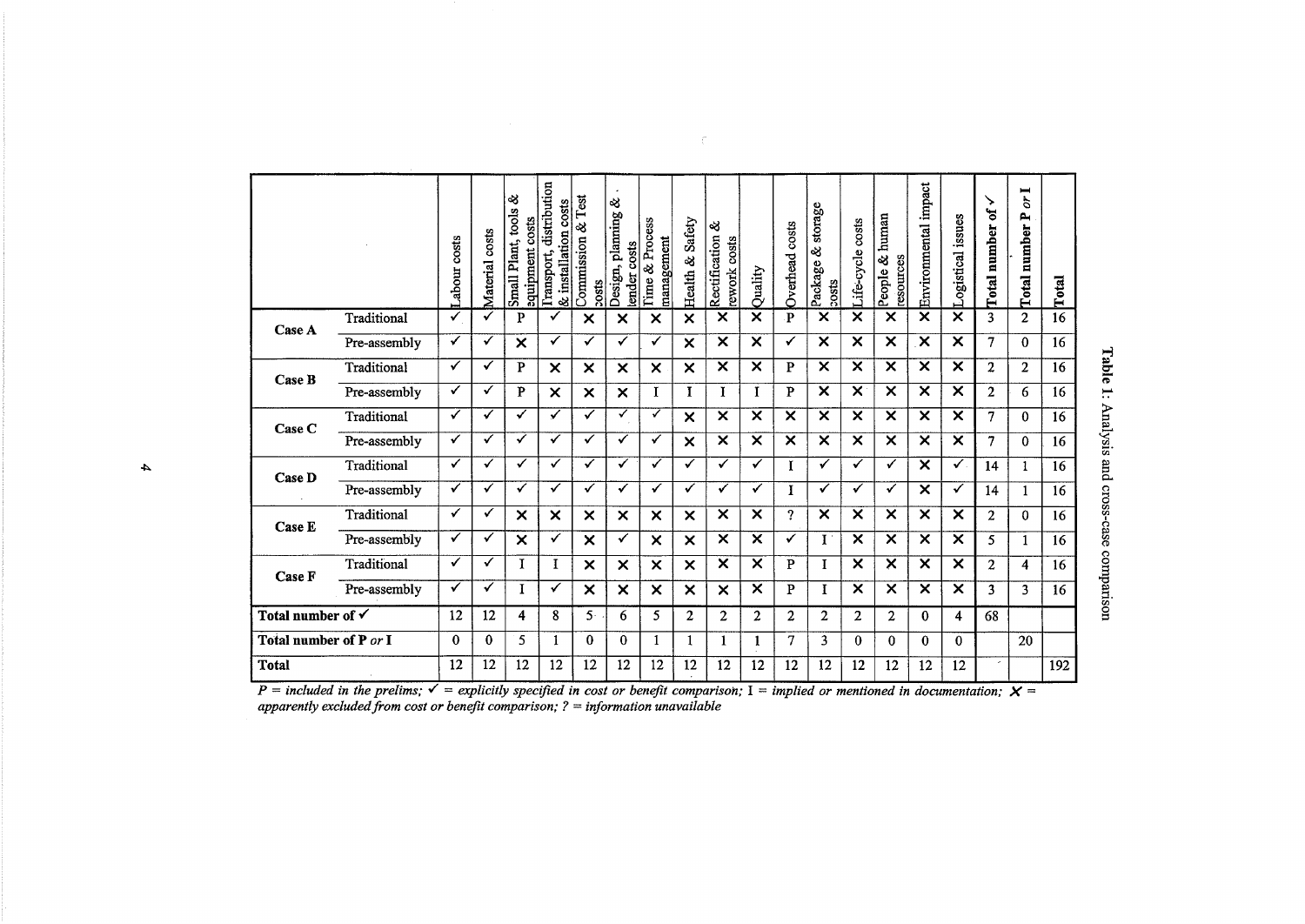consistently included in each evaluation. The cross-case analysis of cost categories (Table 1 above), clearly demonstrates the emphasis of assessments. Labour, materials, and transport are pre-eminent in all cases. Transport is a more prominent factor in OSP considerations as the finished volumes raise issues of both cost and logistics, among others. However, apart from these three explicitly included cost items, all other issues are evident in less than half the cases of the study. Soft issues such as healthy, safety, quality, human and environmental factors are almost totally excluded. Important, and usually overlooked cost items relating to quality, such as rectification are generally included within the totals and are implicitly accounted for in the 'claims' that will be negotiated at the end of the project.

Table 1 above clearly demonstrates the predominance of the use of simple monetary measures that can be easily grasped and calculated as the basis of decision making. This misses opportunities to account for factors that contribute to value and supports the need for an altered approach to benefit evaluation to address the broader needs of the construction industry.

### BENEFIT EVALUATION MODEL FOR OFF-SITE PRODUCTION

In order to assist the analysis of benefit measurement methods further, a categorisation model has been developed that comprises of two aspects of measurability, identified as hard-soft and simple-complex, illustrated in Figure 1 and explained in Table 2:



Figure 1: Model of Measurement Approaches

Generally, methods employed within the construction industry to evaluate various building approaches can be categorised into one of the quadrants of the model in Figure 1. Classic cost-based methods, for instance, fall within the bottom half of the model, while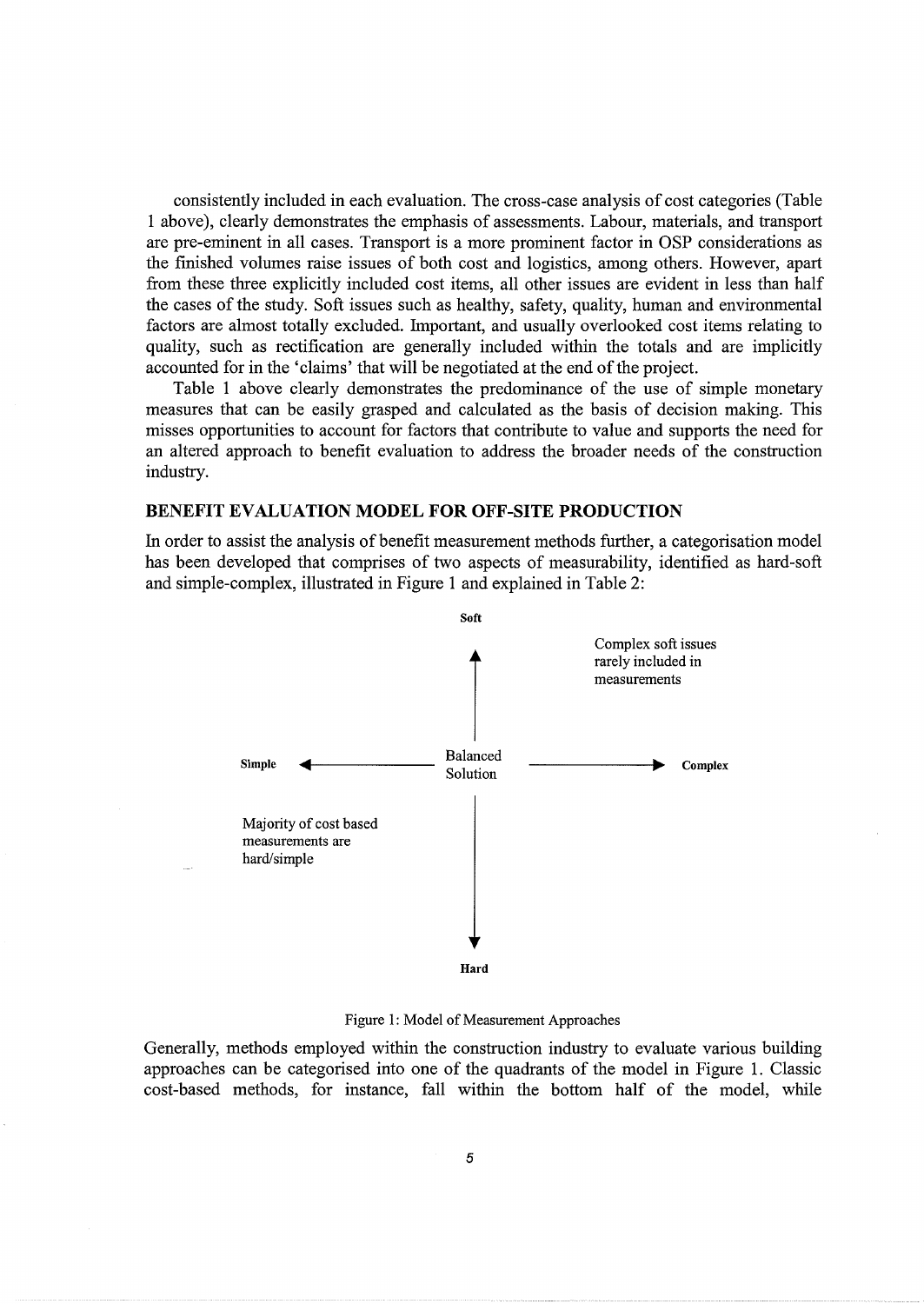undocumented or implicit decisions tend to fall into the upper half of the model. The reason for this appears to be that the industry is still highly influenced by the historically powerful tendering framework, in which tenders are assessed and decisions made primarily on the grounds of cost and time. Historical roles, such as quantity surveying impose a strong influence on consultants and thereby clients, while suppliers do not usually have the resources to conduct detailed option analysis for each element of a building, given the high possibility that the work will not be awarded. The solution developed for IMMPREST was a method of measuring benefit that lies between all the extremes of the model. Complex methods are cumbersome and will not entice widespread use within the industry, whilst methods that are too simplistic lack the necessary depth to provide meaningful guidance. Although cost is consistently shown as the main concern of construction clients, a more holistic method that is inclusive of both hard and soft aspects provides a balanced benefit assessment. The range of factors taken into account within the IMMPREST toolkit in order to deliver the balanced solution required are described in Table 2 below:

| Table 2: Aspects of the IMMPREST benefit evaluation model. |  |
|------------------------------------------------------------|--|
|------------------------------------------------------------|--|

| Aspect  | <b>Explanation</b>                                                                                                                                                      |
|---------|-------------------------------------------------------------------------------------------------------------------------------------------------------------------------|
| Hard    | Monetary measures - financial measures can be linked closely to profitability and<br>compared directly to other financial measures. This allows comparison of different |
|         | options or evaluation of trade-offs of benefit against dis-benefit,                                                                                                     |
|         | <i>Non-monetary</i> – quantitative measures used to measure factors with a numeric value,                                                                               |
|         | e.g. time, which are not dependent on the subjective opinion of the measurer,                                                                                           |
| Soft    | <i>Numeric scoring systems</i> – subjective measures that are dependent on the measurers                                                                                |
|         | assessment.                                                                                                                                                             |
|         | Non-numeric assessments – qualitative measures and descriptive scales of measurement,                                                                                   |
| Simple  | Measures use concepts which are familiar and used regularly within the construction                                                                                     |
|         | industry, and which can be explained easily to supply-chain partners,                                                                                                   |
| Complex | Concepts and data rarely used and difficult to obtain for use in such measurement,                                                                                      |

## **IMMPREST TOOLKIT**

Developed as an antidote to the difficulties in evaluating OSP design alternatives, the research adopted a variety of methods to ensure rigor and validity in the research. Development of the Toolkit, through progressive conceptual designs, was aided by workshops involving construction professionals, contractors and clients. These focussed workshops were also used to test the Toolkit, refine the detailed content of the various tools and collect data from experts in industry. Further data was gathered through semi-structured interviews, case studies and questionnaire surveys. The Toolkit comprises of three distinct tools, an Introduction and Information Tool (Tool A), an Interactive Benefit Indicator Tool (Tool B), and a Benefit Measurement Tool (Tool C). Each tool introduces increasing levels of detail and specificity to the project and element being evaluated. The toolkit as a whole relies on the definition of the specific drivers and constraints for the project which in tum feed down into the benefit measurement used to consider design detail and the definition of these drivers and constraints derived from earlier work undertaken by CIRIA (2000). A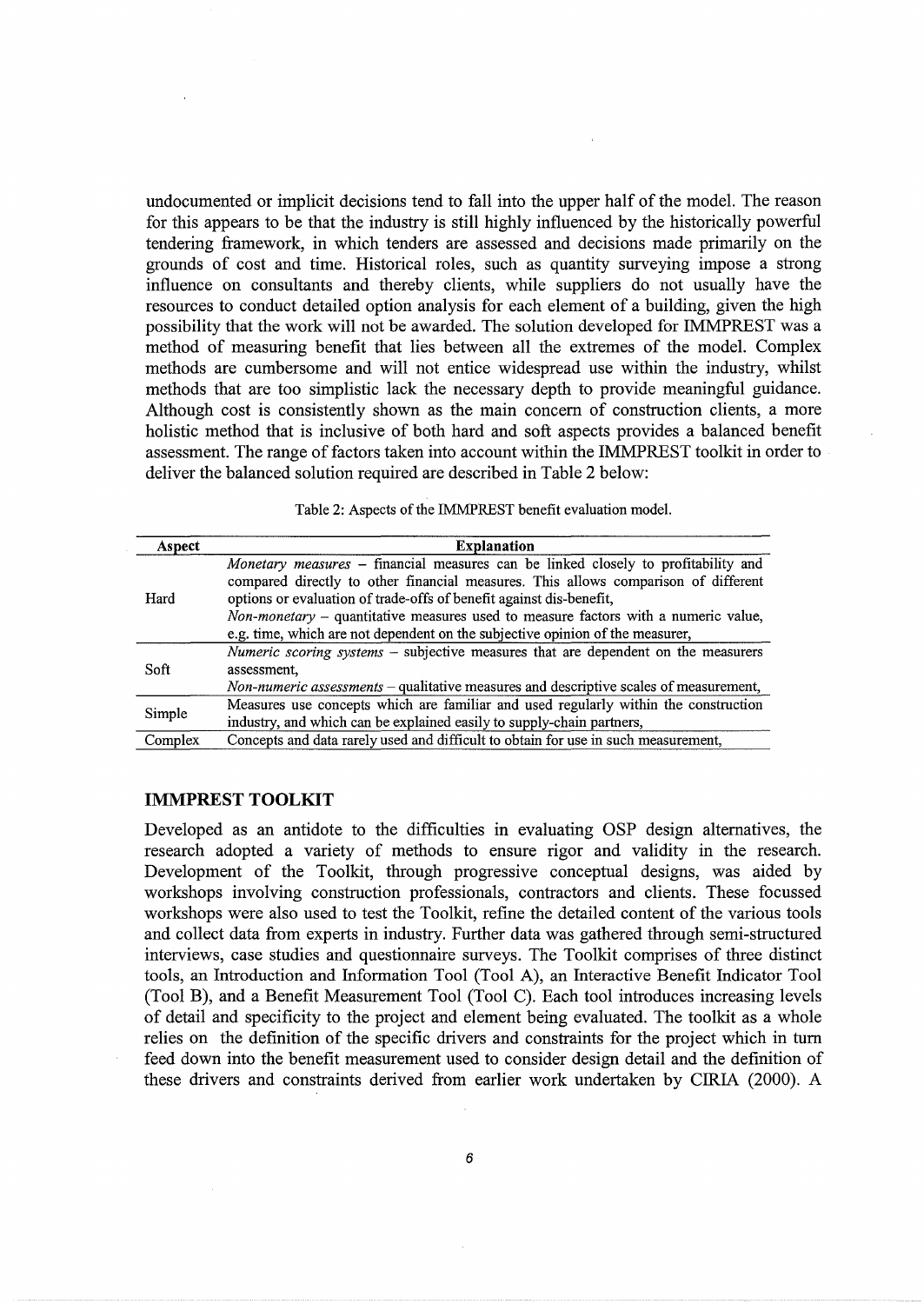headline set of five drivers and three constraints are used by the toolkit to guide the project decision making process, each with sub-divisions. These are shown in Table 3 below:

| <b>DRIVERS</b>       |                                                                                    |  |  |  |  |  |  |
|----------------------|------------------------------------------------------------------------------------|--|--|--|--|--|--|
| D.1. Cost            | 1.1 Ensuring project cost certainty                                                |  |  |  |  |  |  |
|                      | 1.2 Minimising non-construction costs (e.g. management, design,                    |  |  |  |  |  |  |
|                      | tendering costs etc)                                                               |  |  |  |  |  |  |
|                      | 1.3 Minimising construction costs                                                  |  |  |  |  |  |  |
|                      | 1.4 Minimising overall life cycle costs (e.g. more efficient maintenance)          |  |  |  |  |  |  |
| D.2. Time            | 2.1 Ensuring project completion date is certain                                    |  |  |  |  |  |  |
|                      | 2.2 Minimising on site duration                                                    |  |  |  |  |  |  |
|                      | 2.3 Minimising overall project duration                                            |  |  |  |  |  |  |
| D.3. Quality         | 3.1 Achieving high quality (e.g. finishes, tolerances)                             |  |  |  |  |  |  |
|                      | 3.2 Achieving predictability of quality                                            |  |  |  |  |  |  |
|                      | 3.3 Achieving performance predictability throughout the life cycle of the facility |  |  |  |  |  |  |
| D.4. Health & Safety | 4.1 Reducing health & safety risks                                                 |  |  |  |  |  |  |
| D.5. Sustainability  | 5.1 Reducing environmental impact during construction (e.g. reduction of waste)    |  |  |  |  |  |  |
|                      | 5.2 Maximising environmental performance throughout the lifecycle                  |  |  |  |  |  |  |
|                      | 5.3 Implementing Respect for People principles                                     |  |  |  |  |  |  |
|                      |                                                                                    |  |  |  |  |  |  |
| <b>CONSTRAINTS</b>   |                                                                                    |  |  |  |  |  |  |
| C.1.Site             | 1.1 Restricted site layout or space (e.g. storage areas)                           |  |  |  |  |  |  |
|                      | 1.2 Multi-trade interfaces in restricted work areas                                |  |  |  |  |  |  |
|                      | 1.3 Limited or very expensive available skilled on-site labour                     |  |  |  |  |  |  |
|                      | 1.4 A problem transporting or delivering manufactured products to site             |  |  |  |  |  |  |
|                      | 1.5 Live working environment limits site operations                                |  |  |  |  |  |  |
|                      | 1.6 Limitations to movement of pre-assembled units around site                     |  |  |  |  |  |  |
|                      | 1.7 Site restrictions by external parties (e.g. neighbours noise restrictions)     |  |  |  |  |  |  |
| C.2 Process          | 2.1 Short overall project time-scales (e.g. little time for testing or design)     |  |  |  |  |  |  |
|                      | 2.2 Unable to freeze design and specification early enough to suit pre-assembly    |  |  |  |  |  |  |
|                      | 2.3 Key decisions already made limit OSP approach                                  |  |  |  |  |  |  |
|                      | 2.4 Not possible for follow-up projects to use same processes and procedures       |  |  |  |  |  |  |
|                      | 2.5 No opportunity for product or component repeatability on this or future        |  |  |  |  |  |  |
|                      | projects                                                                           |  |  |  |  |  |  |
| C.3. Procurement     | 3.1 Project team members have no previous experience of OSP                        |  |  |  |  |  |  |
|                      | 3.2 Obliged to work with a particular supply-chain                                 |  |  |  |  |  |  |
|                      | 3.3 Not willing to commit to single-point supplier                                 |  |  |  |  |  |  |
|                      | 3.4 Obliged to accept lowest cost rather than best value                           |  |  |  |  |  |  |
|                      | 3.5 Limited capacity of supplier/s                                                 |  |  |  |  |  |  |
|                      | 3.6 Limited expertise in off-site inspection                                       |  |  |  |  |  |  |
|                      | 3.7 Early construction/manufacturing expertise and advice unavailable              |  |  |  |  |  |  |
|                      | 3.8 Obliged to accept element-specific costing                                     |  |  |  |  |  |  |

**Table** 3: Headline Drivers and Constraints for Design Decision

Whilst the project drivers frequently seem to be the important factors in decision making, it is the constraints that have the greater potential to affect project outcomes. IMMPREST uses a penalty point scoring system to evaluate the suitability of OSP for the project by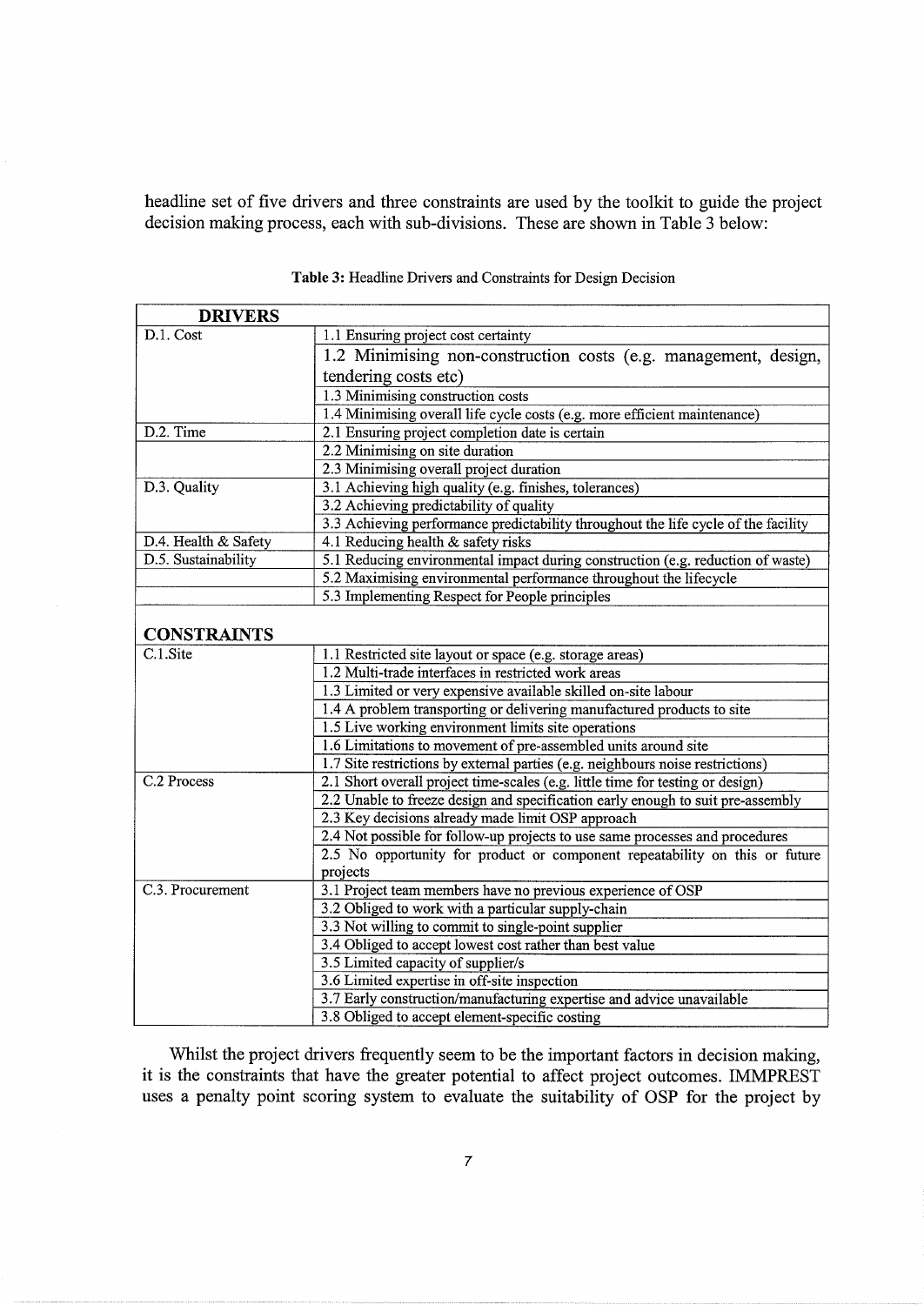considering the project constraints. The effect of this is not only to guide the team during the project in hand but also to provide a learning vehicle for future projects. In effect, if OSP is to be used effectively, the constraining factors need to be addressed and disabled e.g. by ensuring the appropriate expertise is available, or the benefit may be reduced or may even become a detriment to the project

Consideration of the drivers and constraints within the Toolkit provides three major benefits. Firstly, the Toolkit promotes a holistic view of the issues that need consideration for a decision of whether or not to pursue an OSP option for a particular building element. Evaluation does not centre on the simple/hard measure of cost and time alone, but also takes the more complex, softer issues of quality, health, safety, and sustainability issues into account. Although the tools do not prevent users from concentrating only on cost and time, they are made aware of the different aspects of value. In addition, project constraints are introduced as aspects of value, such that their mitigation is viewed as being of added benefit to a project. Secondly, the Toolkit encourages a methodical approach to benefit evaluation in project decision-making that involves OSP products. Consistent methods of evaluation are needed, which ensure that all aspects of cost, and more significantly value, are represented fully within an evaluation. Conversely, consistent methods also highlight areas of benefit evaluation that have been omitted or poorly addressed, drawing the attention of the project team to possible shortcomings in the information provided for a decision. It further offers owners and facility stakeholders transparency of the entire decision-making process, adding support to value-based decisions, which are often more difficult for project teams to justify as they are usually not evaluated numerically.

## **CONCLUSION**

This paper has argued that the decisions required to choose one method of construction over another involving OSP are too often based on cost rather than value. The evidence presented provides persuasive evidence of the deficiency within present benefit evaluation methods used to compare traditional and OSP solutions. It was shown that 'simple-hard' evaluation approaches predominate when OSP options are assessed in a construction context. The increasing complexity and value associated with OSP components dictates that a more robust, transparent and inclusive methodology is required for ensuring that a more precise assessment of the options is made. The factors that drive and/or constrain the selection of design options underpin the decision making process and provide a subtle guidance for changing the construction design culture to one that facilitates the realisation of the benefits that arise from the use of OSP by ensuring the appropriate conditions exist at the outset.

#### **REFERENCES**

Blismas, N.G. (2001) *Multi-project environments of construction clients.* Unpublished PhD Thesis, Loughborough University, UK.

Blismas N.G, Pasquire C.L, Gibb A.G, (2004) *Benefit evaluation for off-site production in construction,* Submitted to Construction Management and Economics